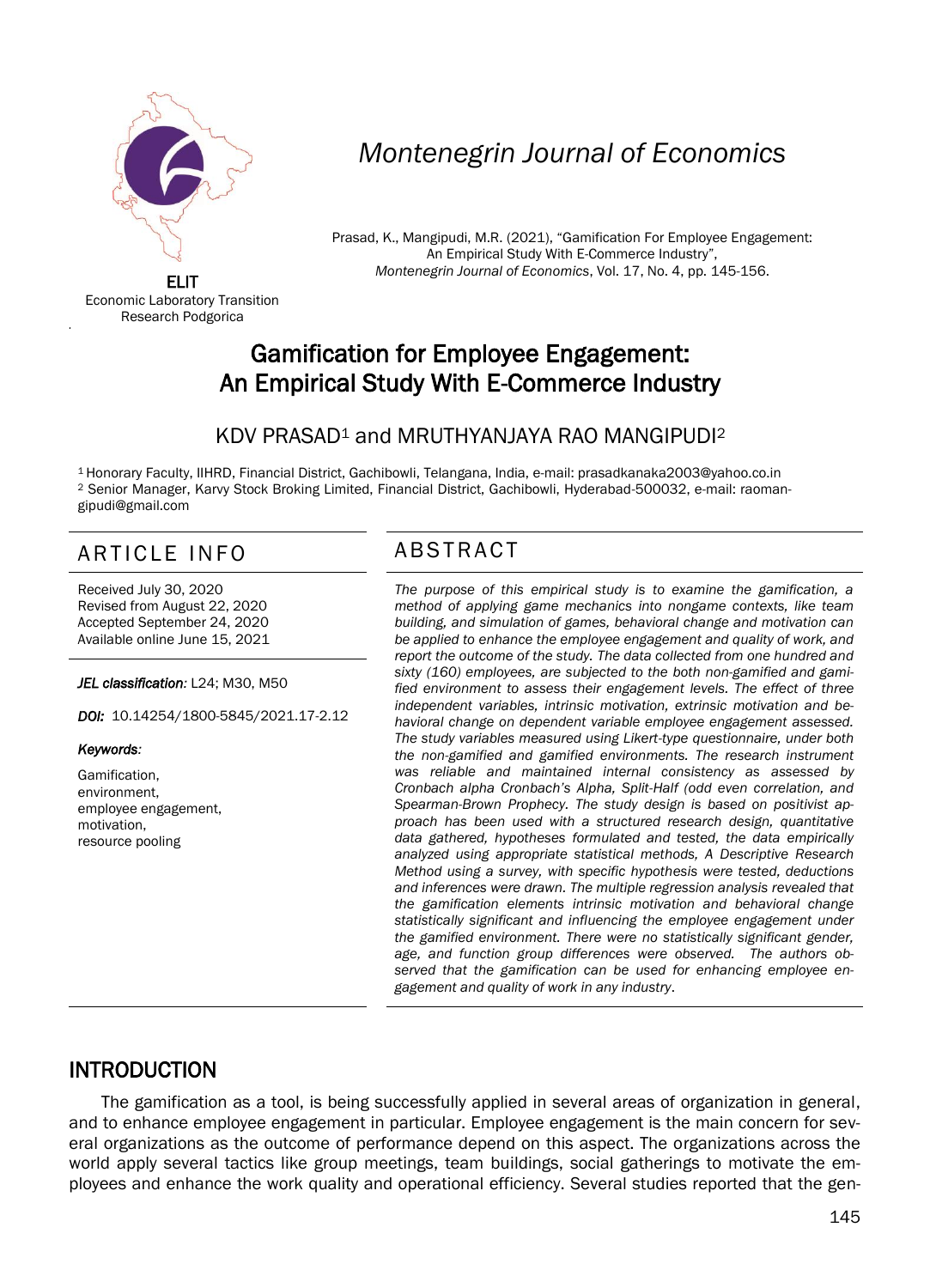eration Y always been positive and influenced by challenges and games, and gaming being viewed as a routine exercise in new-age organization perspectives. This paradigm changes in professional approach lead to a social change accepting game mechanics in non-gaming contexts (Raftopoulos, 2014). Over a decade several studies reported success stories and implications of gamification in business context delineating a clear difference between gamified and non-gamified business environment, and in particular improved levels of employee engagement (Robson et al., 2016). The rewards, points, and leader roles are some of the game-based elements applied to engage and motivate the employees in the workplace (Carolina Duncan, 2019). Team building, group games and trivia competitions generally used to motivate the employee in workplace. It was reported that bout seventy percent (70%) of United States workforce actively disengaged from work and the present employee's engagement is very low (Filza Naveed, 2020).

Several organizations are incorporating fun elements in the gaming exercises like quiz and group competitions with rewards. Fischer (2017) noted that gamification provides a game logic to improve productivity in business. Gamification can be used in consumer marketing through company websites, using points, leader boards and rewards (Huotari and Hamari, 2017). Using gamification if the principles of game design applied correctly non-gaming contexts that can change or alter the employee behavior for better performance and can increase engagement. Robson et al., (2016) successfully used the gamification to improve the customer and employee engagement, and delineate different types of employees and customers who act as 'players' in gamified experiences. Hari Kumar and Satish Raghavendran (2015) provided a framework to handle employee engagement in large organizations by offering challenges to the talented professional to contribute thoughtfully to the organization irrespective of their position and hierarchy. Gupta and Gomati (2017) critically reviewed the application of gamification in changing the human behaviour applying gaming activities for enhancing employee engagement.

## 1. REVIEW OF LITERATURE

Wafa Hammedi et al., (2017) used gamification tools to investigate the effects of gamification mechanics, and principles on user engagement in and reported gamification can be used successfully to enhance the patient wellbeing in healthcare industry. Gamification is a novel and new-age strategy to enhance operational efficiency and improved employee engagement. The gamification is embedding of game elements, artefacts and gam-mechanics in non-gaming contexts to enhance the engagement of people, motivate employees, promote learning to provide solutions to the problems of any kind (Kapp, 2013). The gamifications principles were used in defence and corporate training. The gamification if applied correctly play crucial role in organizations business strategies and will be powerful motivating factor (Donato and Link, 2013). Several web-based marketing strategies are based on gamification which consist of points, leader boards and rewards. Gamification can be successful and productive even where the areas the performance declined drastically and definite of need enhancement such business organizations, health care systems and educational institutions (Fitz-Walter, 2011). Michael ong (2013) studied the effect of gamification in perceptual diagnosis tasks for objectively measuring motivation and the study concluded that gamification technique can be used in real world for intrinsic motivation.

The gamification principles can be used to in human resources to enhance the employee performance. Prasad et al., (2019) reported several benefits on applying gamification and resource pooling better management of human and resources and enhancing employee efficiency. Carla Wilson (2015) successfully implemented the gamification technique to increase the student engagement creating a French gamified learning environment. The serious games also contributed significantly to the gamification and these are used for training, performance enhancement and other non-gaming contexts. Kapp (2013) reports that serious games are a branch of gamification and build on learning context. Werbach (2013) further suggested that serious games environment is what exactly they are applying in gamification. Though the gamification is relatively new field the word coined by Nick Pelling in (2011) if used efficiently using the game elements, game-design techniques in non-gaming contexts the results will be surprising. Saima Hussain et al. (2018) presented how gamification enhances the employ engagement using both controlled and experiment environments.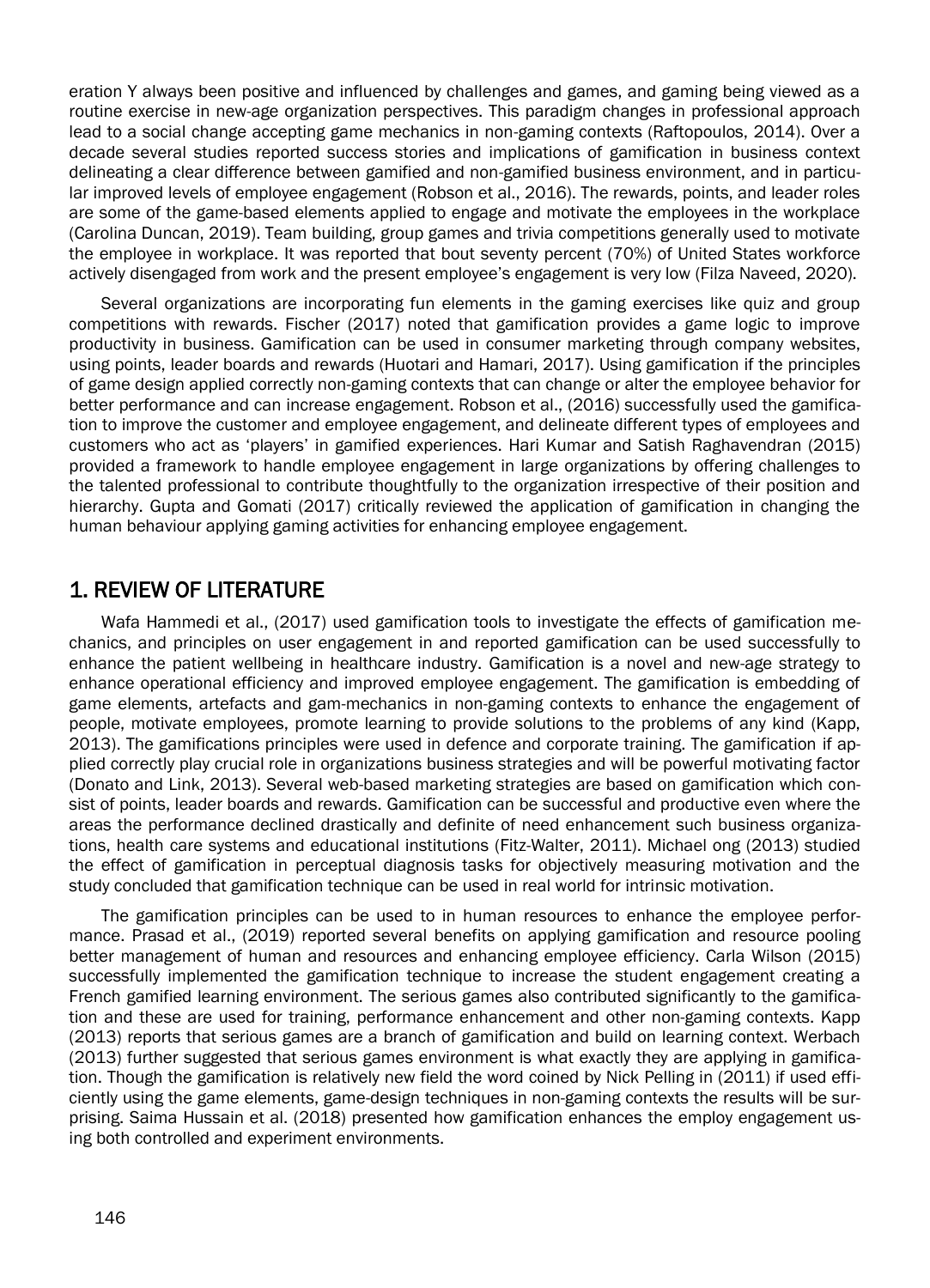## 2. STATEMENT OF THE PROBLEM AND RESEARCH GAP

An internal survey of the E-Commerce Industry in Hyderabad it was observed serious disengagement of employees including executives, managers in certain functional areas, due to lack of motivation, boredom, and lack of enthusiasm in their work. The employees are not organization functionally and carry out mundane activities mechanically without applying much knowledge or brain. There is a need of enhancing employee engagement and create motivation in certain functional areas like, Accounts and Finance, Human Resources, Business Development, Product Development, Learning and Development, Infrastructure, Security and Transport, and Administration. There is no literature available on application of gamification in E-commerce industry. To address this problem a gamified environment and application of gamification tools proposed to enhance the employee engagements, operations efficiency and quality of work. The intrinsic and extrinsic motivation, team building, and behavioral change gamification approaches are applied and results are presented.



Figure 1. New operational structure with four functional units and gamification

However, prior to gamification eight said functional areas identified where the employees are disengaged that eight functional areas pooled into 4 functional areas a) Accounts and Finance and Administration b) Human Resources and Learning Development c) Product Development and Business Development d) Facilities Management. The change and four functional areas were informed to the employees in the organization. Further, employees were asked to propose their choice of functional area he/she wish to work, as the interested work improves motivation and enhances employee engagement. The need for resource polling is needed to improve certain activities as listed below (Figure 1):

- Remove the responsibility of operational and logistical execution of all routine tasks from managers and executives to focus on methodology, strategies and automation
- Standardize the processes, focus on methodology, effectiveness and enhance efficiency, and result delivery
- Greater continuity and potential to make it more attractive to retain the best talent and offer a career path
- Specialization teams will be developed with better skillsets and increase quality and precision of tasks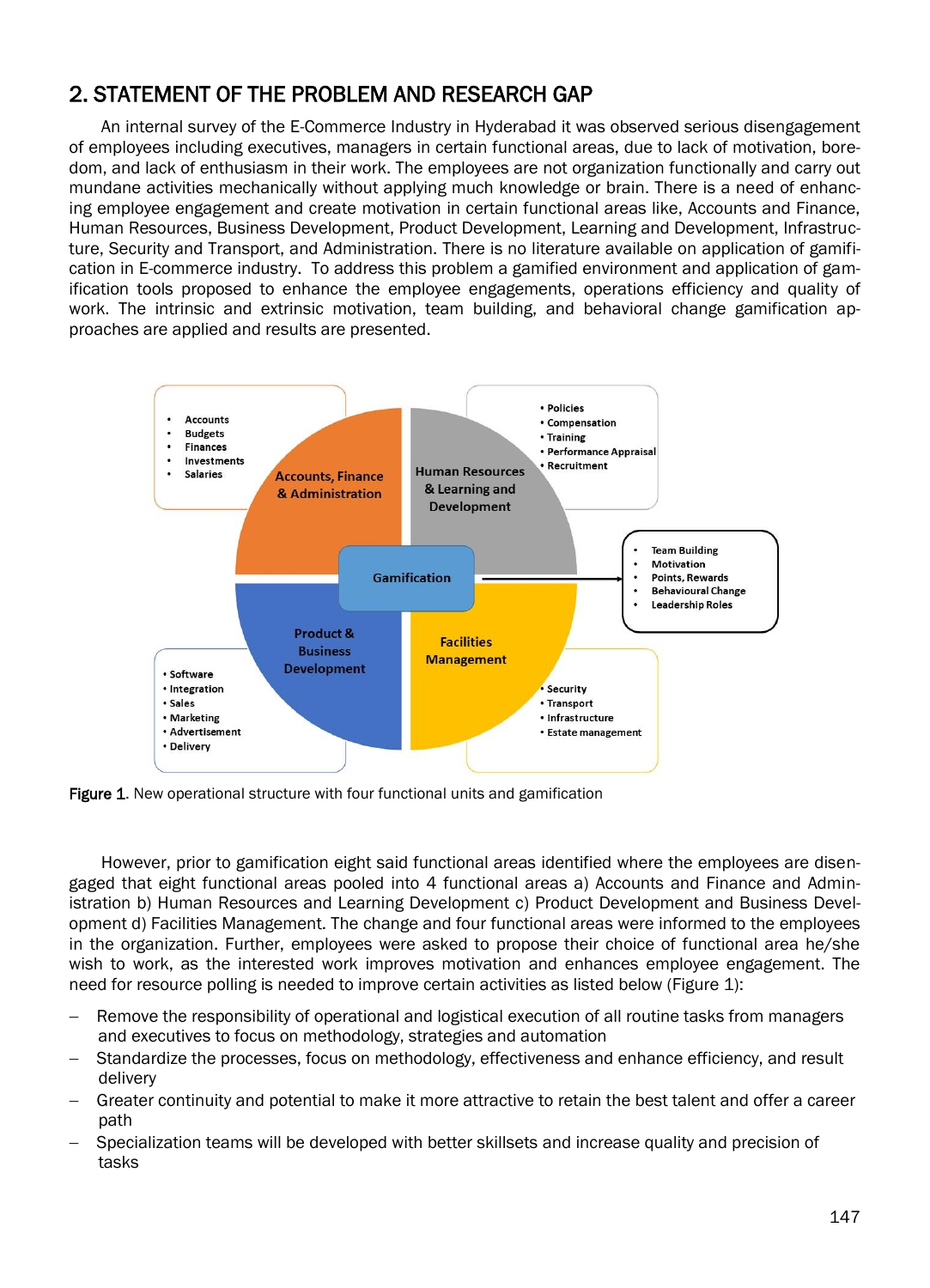#### Why Gamify?

- To improve the quality tremendously and save resources
- Present structure is slow and expensive
- New structure will work under gamified environment will improve quality, quick and saves resources
- Most of the routine activities can be automated and done online

Objective. To apply gamification techniques, like leader boards, rewards, team building exercises, motivation and behavioral change to enhance the employee engagement and quality of work

#### 2.1 Hypotheses

Ha1: There is a significance relationship between intrinsic motivation and employee engagement in nongamified environment

Ha2: There is a significance relationship between extrinsic motivation and employee engagement in nongamified environment

Ha3: There is a significance relationship with between behavioral change and employee engagement in non-gamified environment

Ha4: There is a significance relationship with between intrinsic motivation and employee engagement in gamified environment

Ha5: There is a significance relationship with between extrinsic motivation and employee engagement in gamified environment

Ha6: There is a significance relationship with between behavioral change and employee engagement in gamified environment

## 3. THEORETICAL FRAMEWORK

The theoretical framework of gamification using the models of Prasad et al. (2019) presented in Figure 2 and Figure 3.



Figure 2. Theoretical frame work gamification elements and employee engagement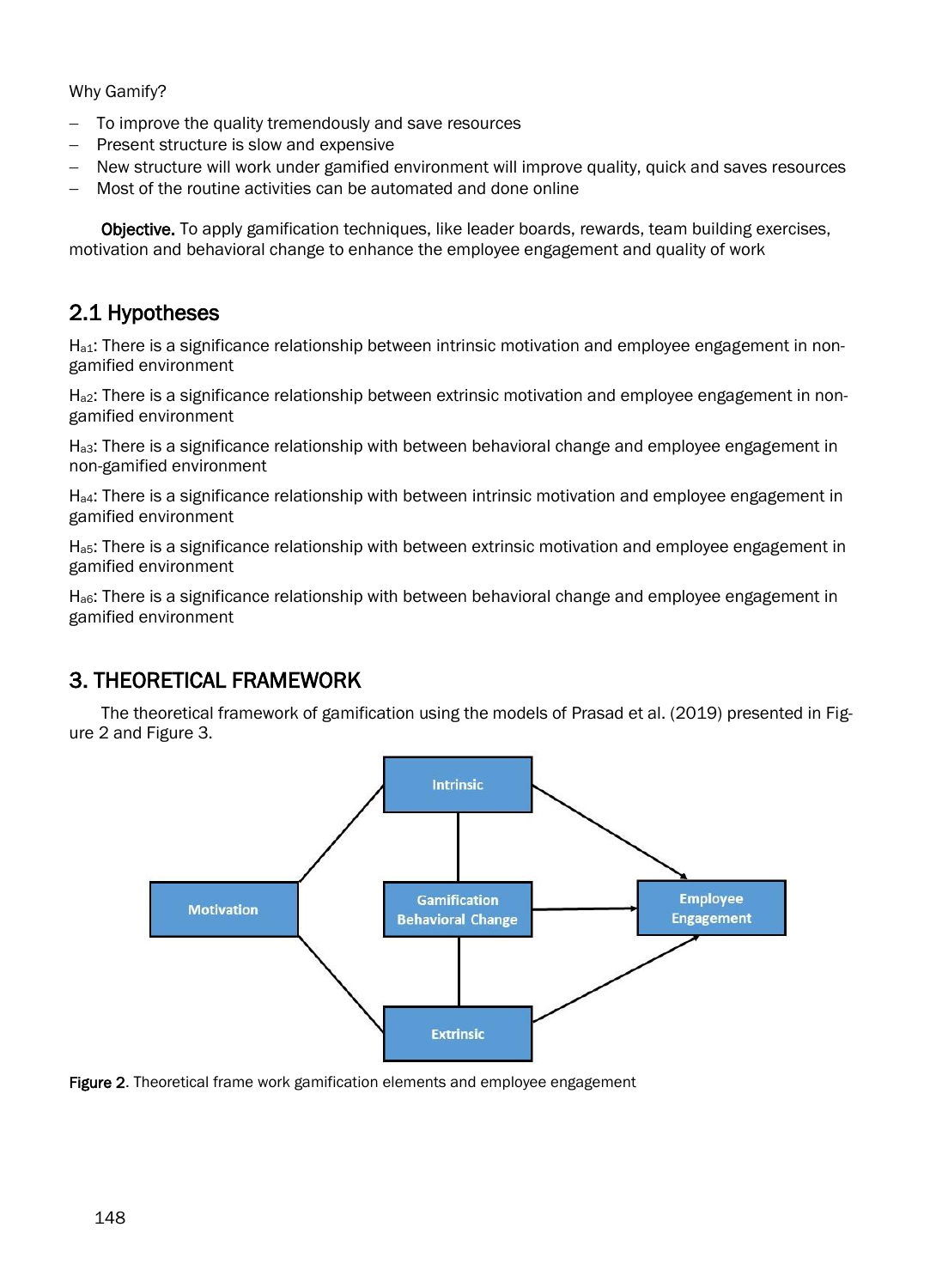## 3.1 Research Instrument and Reliability

Measurement of independent and dependent factors: The research instrument used for study is based on a 5-point Likert-type scale and the values ranged from Strongly Agree 5, to Strongly Disagree 1, for the three study variables intrinsic motivation, extrinsic motivation (independent variables) and employee engagement (dependent variable) following models of Schaufeli et al. (2006) for employee engagement and (Khan and Iqbal, 2013). The other independent variable behavioral change measured on 7-point scale based on the Job Engagement Scale model (Rich et al. 2010). Using linear transformation methods, the values of this scale converted to 5-point scale (IBM SPSS, Prasad et al. 2020).

Reliability of the instrument: The overall Cronbach alpha statistic (Cronbach, 1951) measured at (0.85) whereas another reliability statistic Split-Half (odd even correlation) measured as 0.81, and Spearman-Brown Prophecy (0.90) indicating reliability and internal consist of the research instrument (Trochim 1993). The reliability statistics for study variables presented in Table 1.

| Variable                    | No of<br><i>Items</i> | Statistic        |                      |                |  |  |  |
|-----------------------------|-----------------------|------------------|----------------------|----------------|--|--|--|
| (non-gamified environment)  |                       | Cronbach's Alpha | Split-Half (odd even | Spearman-Brown |  |  |  |
|                             |                       |                  | correlation)         | Prophecy       |  |  |  |
| <b>Intrinsic Motivation</b> | 8                     | 0.89             | 0.81                 | 0.81           |  |  |  |
| <b>Extrinsic Motivation</b> | 8                     | 0.9              | 0.90                 | 0.95           |  |  |  |
| <b>Behavioral Change</b>    | 9                     | 0.87             | 0.78                 | 0.87           |  |  |  |
| Employee Engagement         | 8                     | 0.86             | 0.79                 | 0.89           |  |  |  |
| Overall                     | 33                    | 0.85             | 0.81                 | 0.90           |  |  |  |
| Gamified environment        |                       |                  |                      |                |  |  |  |
| <b>Intrinsic Motivation</b> | 8                     | 0.89             | 0.89                 | 0.94           |  |  |  |
| <b>Extrinsic Motivation</b> | 8                     | 0.85             | 0.78                 | 0.88           |  |  |  |
| <b>Behavioral Change</b>    | 9                     | 0.84             | 0.81                 | 0.89           |  |  |  |
| Employee Engagement         | 8                     | 0.87             | 0.81                 | 0.89           |  |  |  |
| Overall                     | 33                    | 0.89             | 0.94                 | 0.97           |  |  |  |

| Table 1. Reliability statistics of study variables |  |
|----------------------------------------------------|--|
|----------------------------------------------------|--|

Source: Primary data

#### 3.1.1 Non-gamification environment

The research instrument was provided to all the 160 employees who participated in the study prior to gamification and employee responses were coded. The descriptive statistics for the study variable of pre and post-gamification are presented in Table 2.

Table 2: Descriptive statistics for study variables of non-gamified environment and gamified environment (N=160)

| Non-gamified                       | Study Variable              |                             |                   |            |  |  |  |  |
|------------------------------------|-----------------------------|-----------------------------|-------------------|------------|--|--|--|--|
|                                    | <b>Intrinsic Motivation</b> | <b>Extrinsic Motivation</b> | Behavoural Change | Engagement |  |  |  |  |
| <b>Statistic</b>                   |                             |                             |                   |            |  |  |  |  |
| Mean                               | 3.076                       | 3.868                       | 3.942             | 3.962      |  |  |  |  |
| Standard deviation                 |                             |                             |                   |            |  |  |  |  |
|                                    | 0.592                       | 0.654                       | 0.611             | 0.622      |  |  |  |  |
| Gamified                           |                             |                             |                   |            |  |  |  |  |
| 3.818<br>Mean                      |                             | 3.843                       | 3.967             | 3.960      |  |  |  |  |
| <b>Standard Deviation</b><br>0.580 |                             | 0.429<br>0.567              |                   | 0.624      |  |  |  |  |
| Gender: Male 100; Female 60        |                             |                             |                   |            |  |  |  |  |
| Source: Primary data               |                             |                             |                   |            |  |  |  |  |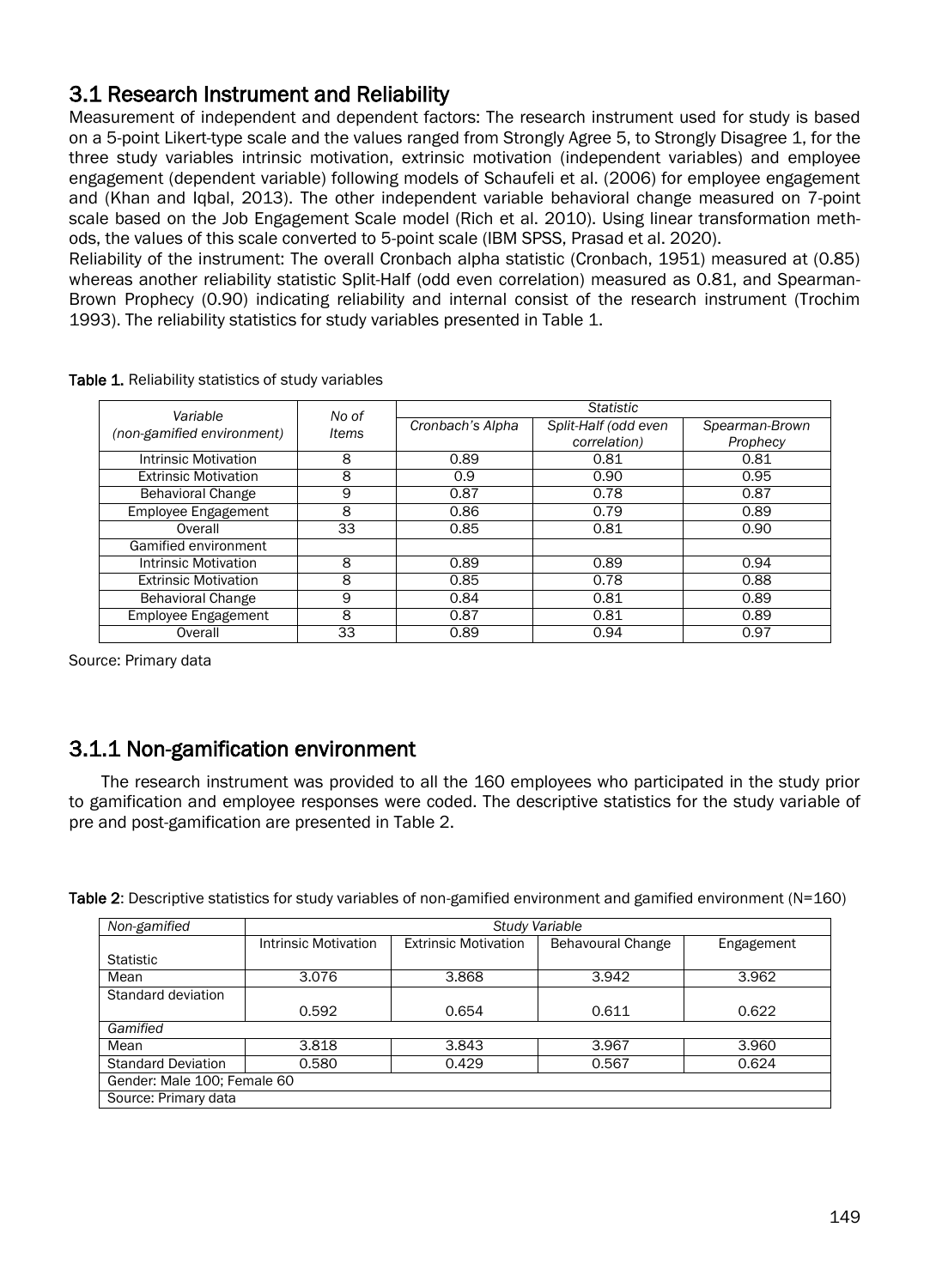#### 3.2 Gamification – Authors Framework

Every organization can consider changing its service offerings; bringing the gamified approach. This means, they must establish a two-way approach to gauge both customers' behaviours as well as its own service levels. Unless there is a holistic approach to any of the service offerings or product offerings, it is impossible to achieve and create a level-headed business environment. A proactive framework with a logical approach as to how to apply the framework in creating engaging, challenging, appealing, attracting and appealing experiences in their service or product either at the workplace, business or while using any of the same personally is the crux. For example, Ola cabs and Uber cabs follow an engaged rating system both for customers and driver-partners.



Figure 3: Thematically represented framework of new-age gamification (Prasad and Rao, 2020)

This back end algorithm works on many gaming dynamics such as behaviors, cleanliness, ambience, communication, frequency use of service, distance, timings, and more. Of course, this mutual rating system (what we call a 360-degree approach earlier) enables both parties to be vigilant and under tenterhooks of the other party while using the service thereby ensures mutual accountability. Deploying these gaming dynamics yield better results leading to a great performance achievement for the reason of complete involvement in the system. A thematically represented framework of the new-age gamification for the organizations for enhancing their employee engagement and efficiency presented in (Figure 3). The full description of the framework is out of the scope of this empirical study.

#### 3.2.1 Define the objectives

- Reinvent employee engagement, enhance engagement and quality of work moving away from the mundane routine operational activities to an environment that fuel motivation. This is essential as the present systems are not aligned with the outcomes of the organization, is slow and expensive.
- The new operation system should be forward focused and outcome driven and enhanced employee's satisfaction with feedforward mechanism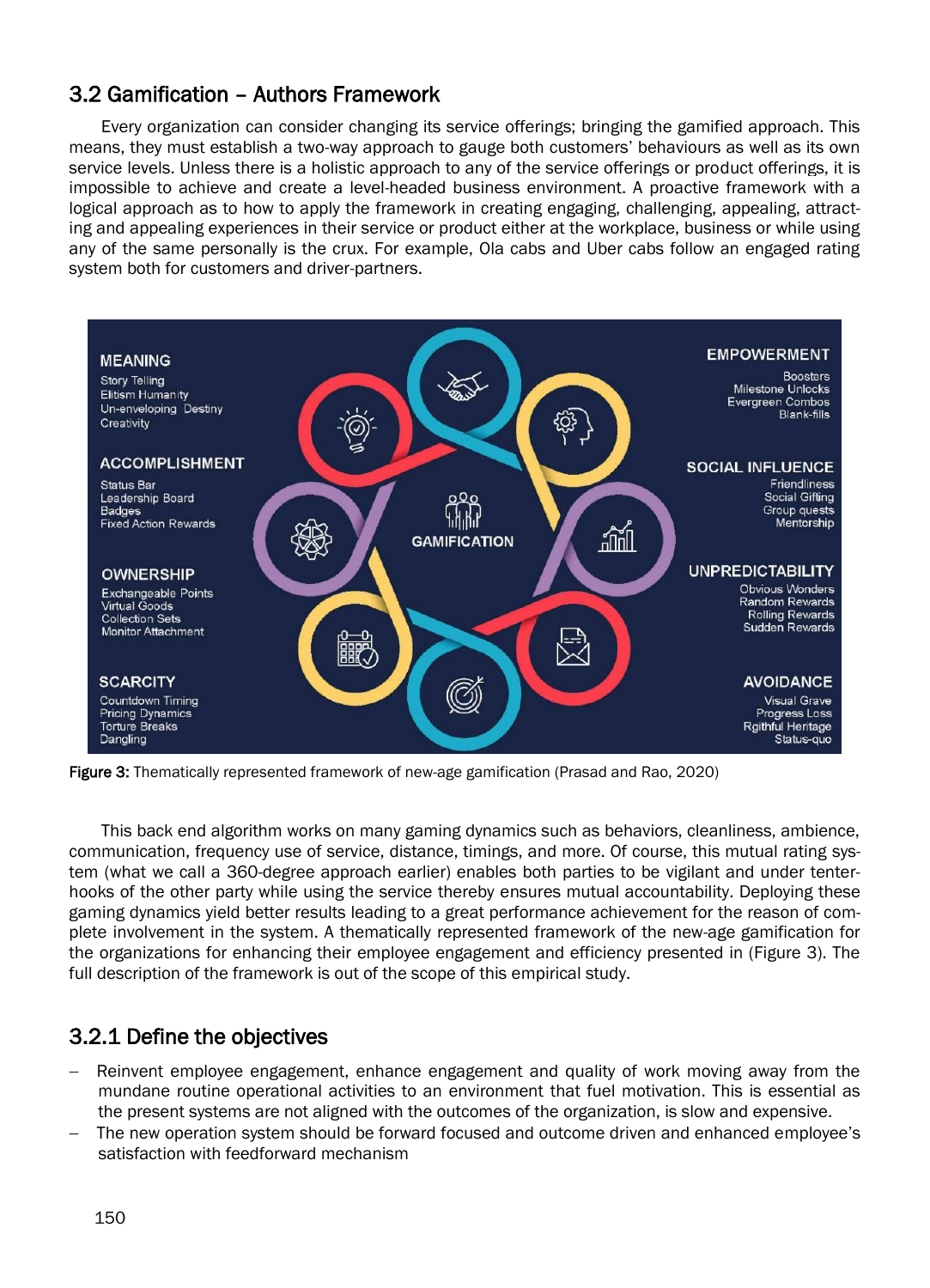The new system will create an inventory of skillsets and people can be moved across the functional areas with minimal disturbance.

#### 3.2.2 Portray target behaviors

- Behavioral change component of gamification is vital and toughest part and behavior of the employees need to be changed step by step
- Team building and games in non-game contexts
- Leader Roles and Rewards

#### 3.2.3 Determine activity cycles

- The activity cycles are defined and there should be start and clear end to an activity
- Engagement loops are needed to develop an interest do and develop and learn new things in the pursuit of professional perfection. Move the team members across the functional groups for job rotation to create more interest and motivation

#### 3.2.4 Fun is important

During team building events create groups and planned games professional gaming specialists to carry out in non-gaming contexts. The games should have challenges, puzzles and filled with fun.

#### 3.3 Gamification Application (Gamified Environment)

The application of gamification is expensive, the authors restricted and applied gamification techniques on small group of 160 employees to see how this will work enhancing employee engagement. The following gamification techniques were used as indicated in the Figure 2, to achieve enhanced engagement and enhanced efficiency.

- a) Team Building/Leader Roles
- b) Motivation (Intrinsic and extrinsic)
- c) Behavioral Change
- d) Game elements (points, rewards)

Prior to gamification, a small questionnaire was circulated to the employees to know the area of interest irrespective of their working in department, and this was done based on the procedure suggested by Prasad et al., (2019). This is essential as the staff who has assigned the interested work will be highly motivated and engaged. Based on responses the teams were formed based on their functional preferences and a total of 4 functional groups were formed (Figure 2).

*Team building and Leader Roles*: Team-building exercise for three days carried out outside the office campus in a nearby Film city. The team building exercise has certain games, quiz, and trivia. The employee who scored first in the functional group given role of the leader for the group, and who ranked second as Deputy leader of the functional group.

*Motivation*: Motivation is an important aspect of the gamification (Nicholson, 2012) and the human behavior is driven by the motivation (Xu, 2011). The intrinsic motivation, an internal desire to perform certain activities out of own interest and love, whereas extrinsic motivation performing certain tasks as employee need to that activity, likes or not (Ryan and Deci, 2000). To motivate the staff intrinsically the groups were asked to perform certain tasks with minimal labor as compared to pre-gamification arena. The groups were informed about the rewards points based on the savings to the organization in labor costs. The main focus here is to improve the quality of work and enhance employee engagement as the employees who are skilled are performing the teaks instead of labor. Another motivation exercise at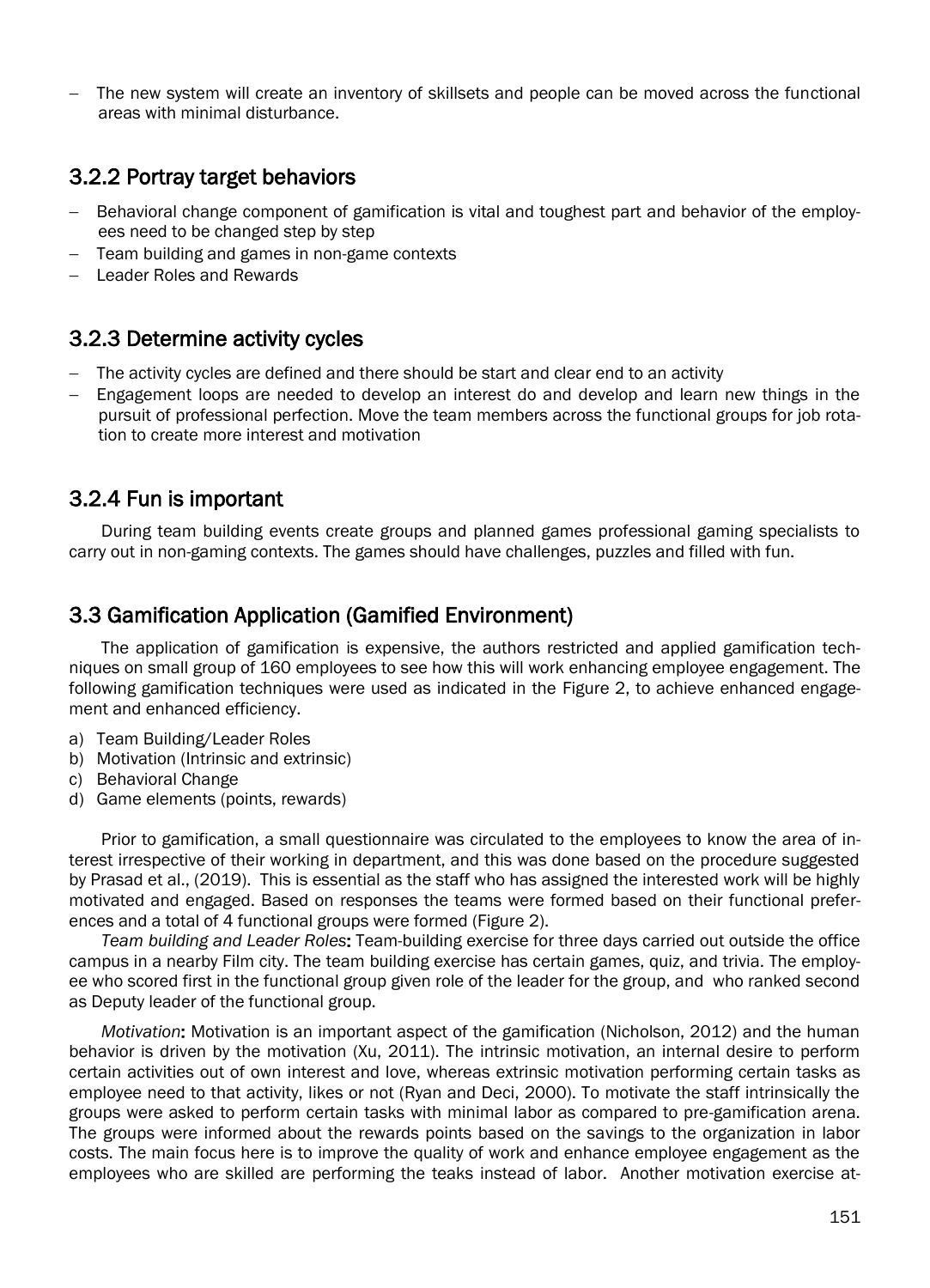tempted was, regularly posting a picture with a theme related to the work at the end of stair case, and the employees need to identify the work theme of the picture. The employees were informed who ever will use the staircase instead of elevator are permitted to participate in this competition, and to rewarded with points at the end of the day. Likewise, the employees group weight measured and informed the employees whichever the group reduced their group weight will be rewarded appropriately. The results was drastic reduction in vehicle usage for short-distances, and group transport was used rather than individual vehicles for official use. The employees are also started using bicycles for short-distances on official business. Here the ideas at that point of time is to motivate the employees and change the behavior to adapt employees to this changes. This will create a habit in the employees, for any changes in the future.

*Behavioral change*: Behavioral change is the toughest part of gamification need to be done step by step. Behavior is influenced by culture, motivation, and social influences (Hsu and Lu, 2004). The aspect of goal setting used to change the employee behavior where each group has given certain time to complete certain tasks. This created motivation and higher employee engagement. This worked well and the procedure continued to repeat certain types of tasks and gaming elements in non-gaming contexts until certain new habits are formed. And often certain exercises with ne elements were continued to keep it fresh as the behavioral change is not onetime event (like quitting smoking).

*Points and rewards*: The points and rewards are used to disengage and reduce the labor who are unskilled. The groups were asked to performance the mundane and routine activities which labor carries out like weight lifting, mail delivery, etc. without or with minimal labor so the costs saved will be rewarded to the groups based on points and rewards that can be redeemed. The functional group who ever used minimal labor rewarded and change the behavior also and reduction in use of labor. All the said techniques were applied repeatedly to the employees retain the modified behavior in the work culture. The respondents from the both gamified and non-gamified environment analyzed the and the results presented in the following section.

#### 4. RESULTS

The multiple regression analysis was run separately to predict employee engagement for the data received from the respondents for non-gamified and gamified environments to explore the association between one dependent variable, employee engagement and three independent variables intrinsic motivation, extrinsic motivation and behavioral change (Pallant, 2005), and how much variance explained dependent variable, explained by independent variables. The model summary for both the non-gamified and gamified environment presented in Table 3. All the assumptions required to run multiple regression model was met. The linearity as assessed by partial regression plots and a plot of studentized residuals against the predicted values. The Durbin-Watson Statistic >1.0 indicate the independence of residuals. The plot of studentized residuals inspected and visualized for homoscedasticity. The tolerance values re greater than 0.1 as indicated in the tables and this confirms that the absence of multicollinearity. There were no studentized deleted residuals  $> \pm 3$  standard deviations, no leverage values  $>$  than 0.2, and values for Cook's distance above 1. The Q-Q Plots indicate the assumption of normality was met.

| Model                     | R                                                                                      | R Square      | Adjusted R | Std. Error of the | Durbin- |       |  |  |  |
|---------------------------|----------------------------------------------------------------------------------------|---------------|------------|-------------------|---------|-------|--|--|--|
|                           |                                                                                        |               | Square     | Estimate          | Watson  |       |  |  |  |
|                           | Non-Gamified                                                                           | 0.040<br>.199 |            | 0.021             | 0.59640 | 1.928 |  |  |  |
| Gamified<br>.978<br>0.957 |                                                                                        | 0.956         | 0.11872    | 1.658             |         |       |  |  |  |
|                           | Predictors: (Constant), Intrinsic Motivation, Extrinsic Motivation, Behavioural Change |               |            |                   |         |       |  |  |  |
|                           | Dependent Variable: Employee Engagement                                                |               |            |                   |         |       |  |  |  |

Table 3. Model Summary of non-gamified and gamified environments

The value of R square, (regression coefficient) is 0.040 indicating 4% of variance in employee engagement in addition of three independent variables intrinsic motivation, extrinsic motivation and behavioral change in non-gamified environment. In the similar way a 95.7% variance by adding three same independent variables in a gamified environment.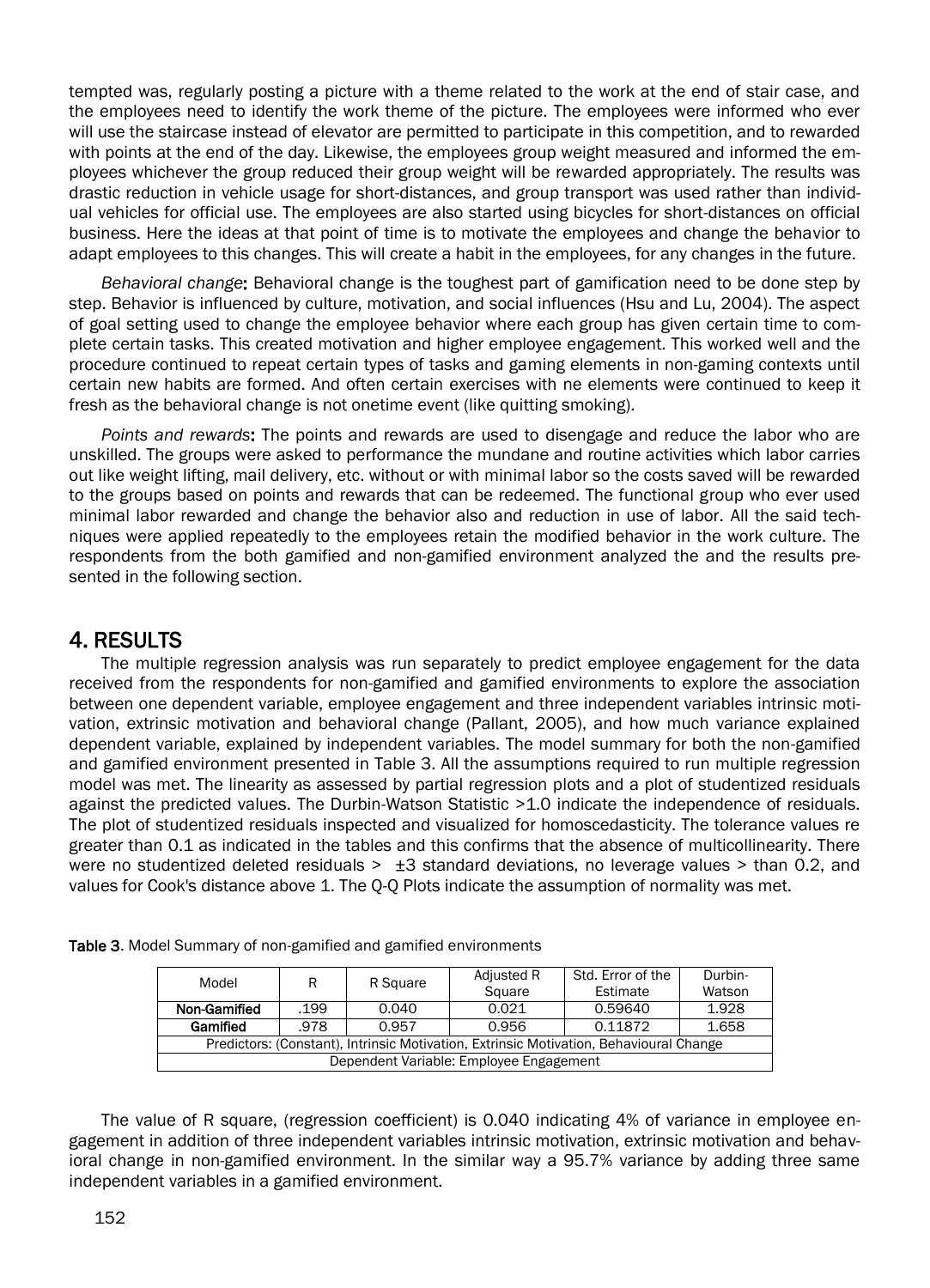#### Table 4. Analysis of Variance for both non-gamified and gamified environments

| Model                                                                                       |            | Sum of<br>Squares | df  | Mean Square |          | Sig.              |  |  |
|---------------------------------------------------------------------------------------------|------------|-------------------|-----|-------------|----------|-------------------|--|--|
| Non-Gamified                                                                                | Regression |                   | 3   | 0.763       | 2.145    | .097b             |  |  |
| Residual                                                                                    |            | 55.488            | 156 | 0.356       |          |                   |  |  |
| Total                                                                                       |            | 57.777            | 159 |             |          |                   |  |  |
| Gamified<br>Regression                                                                      |            | 48.882            | 3   | 16.294      | 1156.100 | .000 <sub>b</sub> |  |  |
|                                                                                             | Residual   | 2.199             | 156 | 0.014       |          |                   |  |  |
| Dependent Variable: Employee Engagement<br>a.                                               |            |                   |     |             |          |                   |  |  |
| Predictors: (Constant): Intrinsic Motivation, Extrinsic Motivation, Behavioral Change<br>b. |            |                   |     |             |          |                   |  |  |

The results of ANOVA Table 4, for non-gamified environment indicate there is no significant relationship between intrinsic motivation, extrinsic motivation, behavioral change and dependent variable employee engagement. The three independent variable not the good predictors of employee engagement under non-gamified environment F(3, 156) =  $2.145$ , p $>0.5$  adj. R<sup>2</sup> = 0.021.

The results of ANOVA table for gamified environment indicate there is a significant relationship between intrinsic motivation, extrinsic motivation, behavioral change and dependent variable employee engagement. At this stage, the three independent variable are good predictors of employee engagement under gamified environment F(3, 156) = 1156.10 p<0.0005 adj.  $R^2$  = 0.956.

The multiple regression analysis coefficients (Table 5) for non-gamified environment indicate that the independent variable, behavior change is statistically significantly predicted the employee engagement. However, in overall the other indicating two independent variable are not good predictors of the employee engagement in non-gamified environment. For gamified environment the independent variables intrinsic motivation and behavioral change are statistically significantly influencing the employee engagement. In general, extrinsic motivation is not a good predictor of employee engagement and the gains will be short-term. By examining the standardized beta value (ß) it can be observed that under gamified environment the value is 0.948 at significant level p<0.0005 indicate the behavioral change component of gamification is significant and making strongest contribution in explaining employee engagement. Considering the Beta value of 0.948 for one standard deviation change in independent variable Behavioral change results 0.948 standard deviations employee engagement enhanced. Similarly, one standard deviation changes in independent variable intrinsic motivation 0.134 standard deviations of employee engagement enhanced. The multiple regression model for gamified environment significantly predicted employee engagement F(3, 156)=1156.100, p<0.0005, adj. R<sup>2</sup> 0.957 (Pallant, 2005).

| Model            |                                | Unstandardized<br>Coefficients |               | Standardized<br>Coefficients | t        | Sig.  | 95.0% Confi-<br>dence Interval<br>for B |                | Collinearity<br><b>Statistics</b> |            |
|------------------|--------------------------------|--------------------------------|---------------|------------------------------|----------|-------|-----------------------------------------|----------------|-----------------------------------|------------|
|                  | Engagement                     | B                              | Std.<br>Error | Beta                         |          |       | Lower<br>Bound                          | Upper<br>Bound | Tole-<br>rance                    | <b>VIF</b> |
|                  | (Constant)                     | 3.515                          | 0.482         |                              | 7.295    | 0.000 | 2.563                                   | 4.466          |                                   |            |
| Non-<br>Gamified | Intrinsic<br>Motivation        | 0.048                          | 0.080         | 0.047                        | 0.602    | 0.548 | $-0.110$                                | 0.207          | 0.991                             | 1.009      |
|                  | Extrinsic<br>Motivation        | $-0.090$                       | 0.073         | $-0.098$                     | $-1.239$ | 0.217 | $-0.233$                                | 0.053          | 0.994                             | 1.006      |
|                  | Behavioral<br>Change           | 0.158                          | 0.076         | 0.163                        | 2.076    | 0.040 | 0.008                                   | 0.309          | 0.996                             | 1.004      |
|                  | (Constant)                     | 0.190                          | 0.114         |                              | 1.667    | 0.098 | $-0.035$                                | 0.416          |                                   |            |
| Gamified         | <b>Intrinsic</b><br>Motivation | 0.131                          | 0.016         | 0.134                        | 7.923    | 0.000 | 0.098                                   | 0.163          | 0.967                             | 1.034      |
|                  | Extrinsic<br>Motivation        | $-0.034$                       | 0.022         | $-0.025$                     | $-1.526$ | 0.129 | $-0.077$                                | 0.010          | 0.991                             | 1.009      |
|                  | <b>Behavioral</b><br>Change    | 0.860                          | 0.015         | 0.948                        | 56.318   | 0.000 | 0.830                                   | 0.890          | 0.974                             | 1.026      |

Table 5: Multiple regression coefficients for employee engagement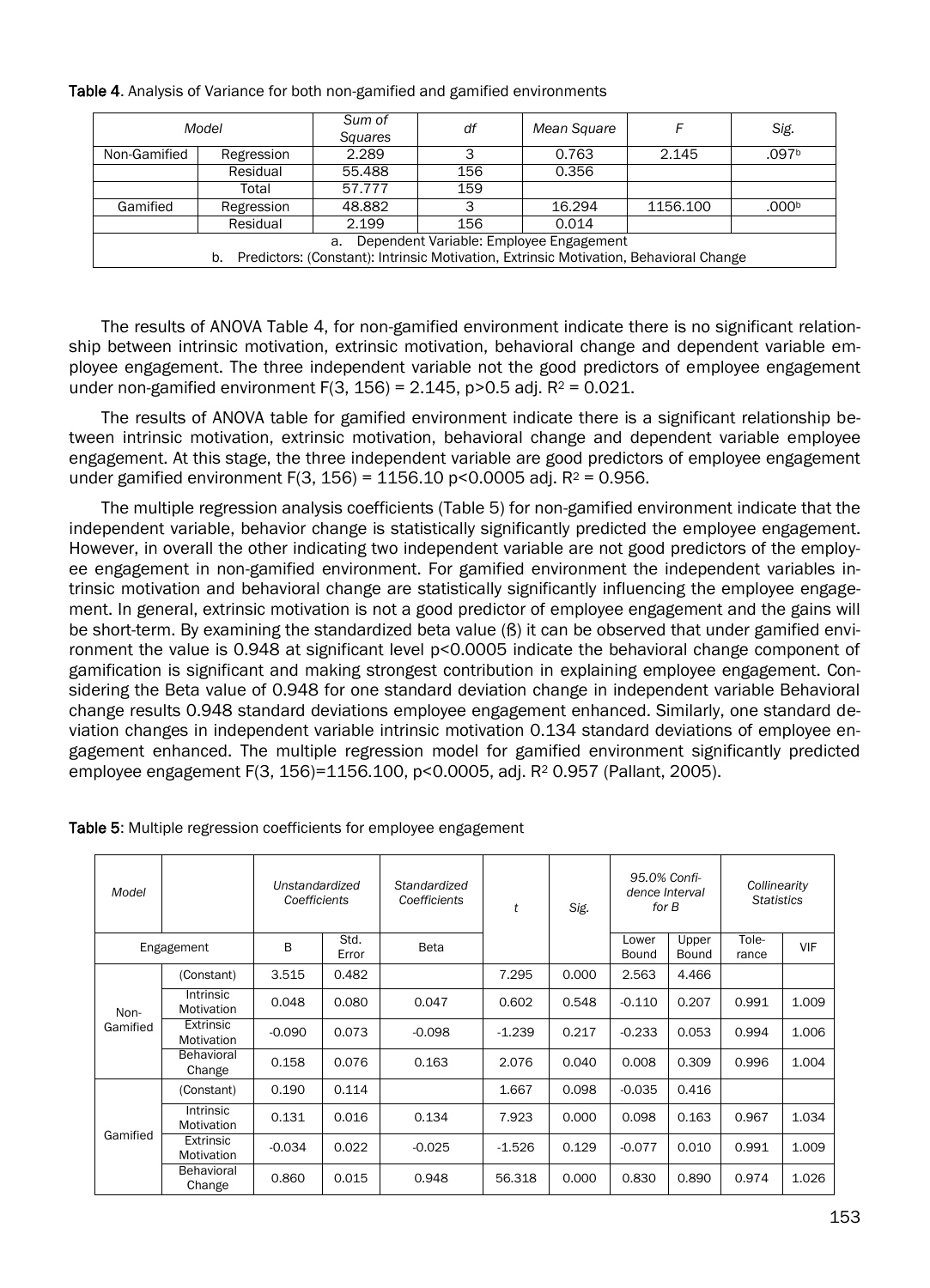The two independent variables intrinsic motivation and behavioural change are statistically significantly contributing the model and predicting employment engagement. Therefore, he hypotheses:

Ha1: There is a significance relationship with between intrinsic motivation and employee engagement in non-gamified environment,

H<sub>a2</sub>: There is a significance relationship with between extrinsic motivation and employee engagement in non-gamified environment *are rejected* and

Ha3: There is a significance relationship with between behavioural change and employee engagement in non-gamified environment hypothesis under non-gamified environment is *accepted.*

For gamified environment the hypothesis

Ha4: There is a significance relationship with between intrinsic motivation and employee engagement in gamified environment *accepted,* the hypothesis

Ha5: There is a significance relationship with between extrinsic motivation and employee engagement in gamified environment *is rejected,* and the hypothesis

H<sub>a6</sub>: There is a significance relationship with between behavioral change and employee engagement in gamified environment *is accepted*.

#### 5. DISCUSSION

The gamification involves more psychological aspects rather than techniques, and motivation and behavior change are the main factors for the success of gamification. The employee behavior also dependent on his/her performance. If the employee behaves positively towards the work, he/she will have less stress and increased performance. It is the role of the peer to assign and plan works to the team member in such a way that member is intrinsically motived to carry out the assigned. work with love, passion and interest. Sometimes extrinsic motivation though which has short-term effect will be useful to keep and have a lasting effect. The peer should understand the team members behavior, and how they will be motivated. Identifying the group and motivators and planning work assignment with minimal game elements in nom-game context is the aim of perfect gamification.

We have estimated the employee engagement under non-gamified and gamified environment where under gamified environment motivation and behavioural change levels of the employees increased significantly (Cereasoli et. al.,2014). Under gamified environment employees engagement is statistically significant and the results are in line with the students (Hammedi et al. 2017; Robinsion et al., 2016; Narayanan, 2014). There were no significant gender, age and functional level difference observed in both the gamified and non-gamified environment. Most of our results are in line with a study carried out by Prasad et al., 2019.

#### **CONCLUSIONS**

Central Message of this research and article and usefulness: This article assumes significance due to its novelty the way it engages the employees with fun added to any task or activity. The employees do not feel bored or monotonous while discharging their duties at the workplace. This boosts morale as they see one employee is forwarding with the idea and the others follow the suit.

Real-world implications to the business today: The application of the gamified approach is well received amongst the employees, business partners, vendors, etc. This approach can be deployed for any business that an organization is into provided we identify the mechanics and the criticality of the tasks or activity. Once we identify appropriately, we can add fun elements to it to motivate the employees. It works well with Ola, Uber, and even smaller communities such as Gated Community Apartments, wherein they encourage using staircases that embedded with musical notes such that if any children use the staircase, it produces music in tune with their steps on the staircase. It drastically reduces the usage of the elevator and thereby saves, electricity, increases health, and motivates the zeal of the residents.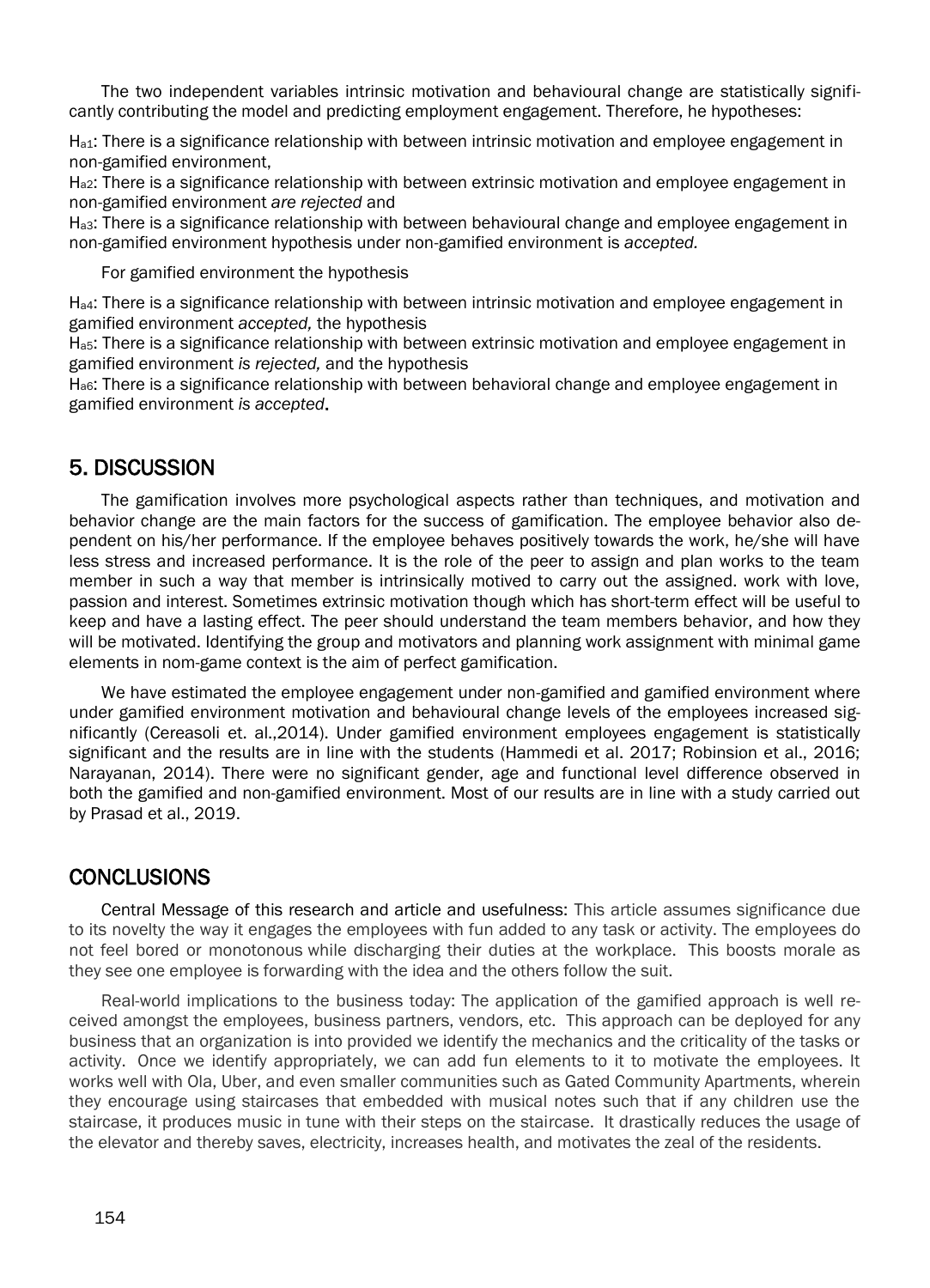Audience and why a busy manger should read: This gamification and the mechanics usually attract any leader, employee, independent consultant, HR leaders, team leaders, and the senior management team who want to boost morale and create fun amongst the team to get together. One cannot get understand if it reads, but to put in a little bit of effort to implement it and visualize the process, and then one could realize how important it is for the working environment.

Research conducted to the support the argument and logic: A research both primary and secondary data collection have been done for this approach within our company, and w collated it with the secondary data and observed their applications and the results that they achieved. Our organization deployed this and encouraged the team to attend the workplaces by walk if the distance is within 3 kilometers or so, thereby we encouraged walking habit amongst the team and we have allotted some loyalty points to those whose groups reduce their group weight over a period of time. It created fun and healthy atmosphere amongst the people who are involved in this. We also suggested the management to use gamification as continuous and evolving processing rather than one-time approach to reap the long-term benefits.

Academic, professional, personal expertise to make the argument convincing: As explained above, this approach is highly recommendable to reduce the stress levels amongst the working professionals, be it IT industry, eCommerce industry, Banking and Finance, Retail or Pharma, and especially the frontline soldiers like a team -- Doctors, Municipal staff, pharma during Covid-19, Teachers who deal with the Millenials, etc. The authors draw the authority our of their real-time experience that they have been into while implementing the same within their organization and by observing the same through secondary source of data.

#### **REFERENCES**

- Duncan, C. (2019), "Gamification For Employee Engagement: 18 Tactics For 2020", available at: https://www.alert-software.com/blog/gamification-for-employee-engage ement#:~:text= Gamification%20is%20a%20process%20where,actively%20engaged%20in%20the%20workplace. (accessed 8 August 2020)
- Cerasoli, C.P., Nicklin, J. M., Ford, M.T. (2014), "Intrinsic motivation and extrinsic incentives jointly predict performance: A 40-year meta-analysis", *Psychological Bulletin*, Vol. 140, No. 4, pp. 980.
- Cronbach, L. (1951), "Coefficient alpha and the internal structure of tests", *Psychometrica*, Vol. 16 No 3, pp. 247-334.
- Donato, P., Link, M.W. (2013), "The gamification of marketing research", *Marketing News*, Vol. 47 No. 2, pp. 38-42.
- Filza Navid (2020), "3 ways to boost employee engagement with gamification", <https://blog.jostle.me/blog/3-ways-to-boost-employee-engagement-with-gamification> (accessed on 8 August 2020).
- Fischer, T.C. (2017), "Gamification and affordances: How do new affordances lead to gamification in a business intelligence system?", European Conference on Software Process Improvement, Springer, Cham, pp-310-320.
- Fitz-Walter, Z., Tjondronegoro, D., Wyeth, P. (2011), ."Orientation passport: using gamification to engage university students", *Proceedings of the 23rd Australian computer-human interaction conference*, pp. 122-125.
- Gupta, A., Gomathi, S. (2017), "A review on gamification and its potential to motivate and engage employees and customers: Employee engagement through gamification", *International Journal of Sociotechnology and Knowledge Development*, Vol. 9 No. 1, pp. 42-52.
- Hammedi, W., Leclerq, T., Van Riel, A.C. (2017), "The use of gamification mechanics to increase employee and user engagement in participative healthcare services", *Journal of Service Management,* 28, No. 1, pp 640-661.
- Hsu, C.L., Lu, H.P. (2004), "Why do people play on-line games? An extended TAM with social influences and flow experience", *Information & Management*, Vol. 41, No. 7, pp. 853-868.
- Huotari, K., Hamari, J. (2017). "A definition for gamification: anchoring gamification in the service marketing literature", *Electronic Markets,* Vol. 27, No. 1, pp. 21-31.